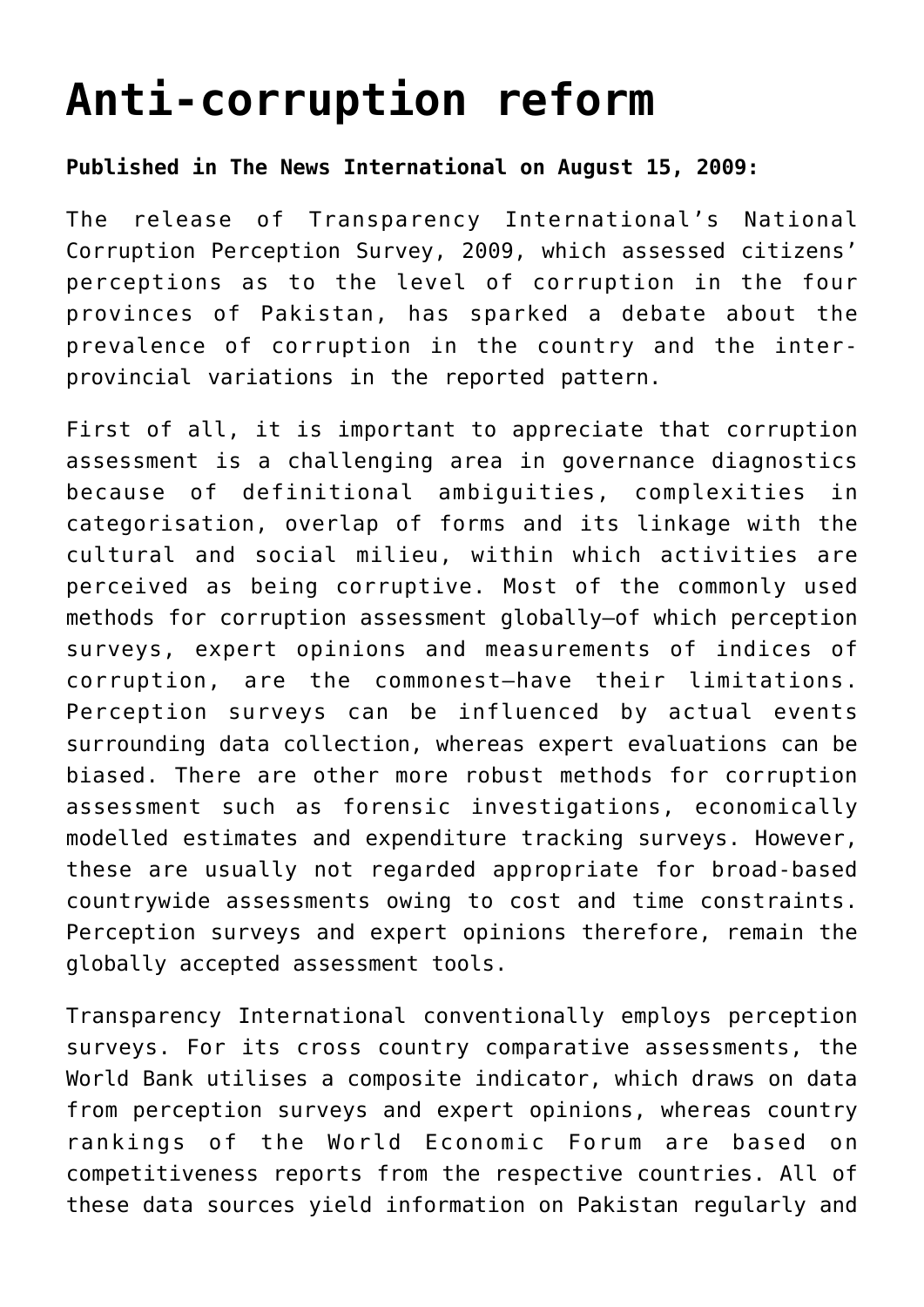consistently underscore the magnitude of the problem, as in many other developing countries.

Perception surveys from Pakistan-based organisations, such as the Pakistan Institute of Development Economics (PIDE) and Gallup, reinforce these trends. From time to time there is a tendency, particularly with incoming governments, to engage in forensic investigations of corruption charges against individuals as part of an effort to compel accountability and counter corruption. In many cases these have ended in long drawn judicial scuffles. What is more important is to take stock of broadly representative evidence, and recognise the magnitude of the problem as a first step towards building corrective and pre-emptive measures.

Corruption can be prevalent in any domain—in the political, state, business and NGO systems. Anti-corruption reform, therefore, is a complicated animal with many inter-related attributes, designed to address the determinants of corruption at various levels—frail governance structures of state institutions, weak political systems, thriving black markets and institutionalised patterns of collusion that sustain procurement graft. The list can go on. In an ideal world three requirements should be met in order for anti-corruption reform to be implemented.

One, a truly democratic dispensation, not just in the sense of majority rule but also in terms of striking the right balance between constitutionally-mandated institutions that uphold democratic values and democratic behaviours of consensus building and decision making. Two, a superior judiciary which remains un-politicised and a subordinate judiciary free from financial corruption; and, three, an executive that does not abuse the power of discretion and applies policies evenly. If these requirements are met, specific sectoral anti-corruption measures can be institutionalised with great success. Expecting all these things to happen all at once in the short term may be unrealistic. Pragmatically speaking, therefore,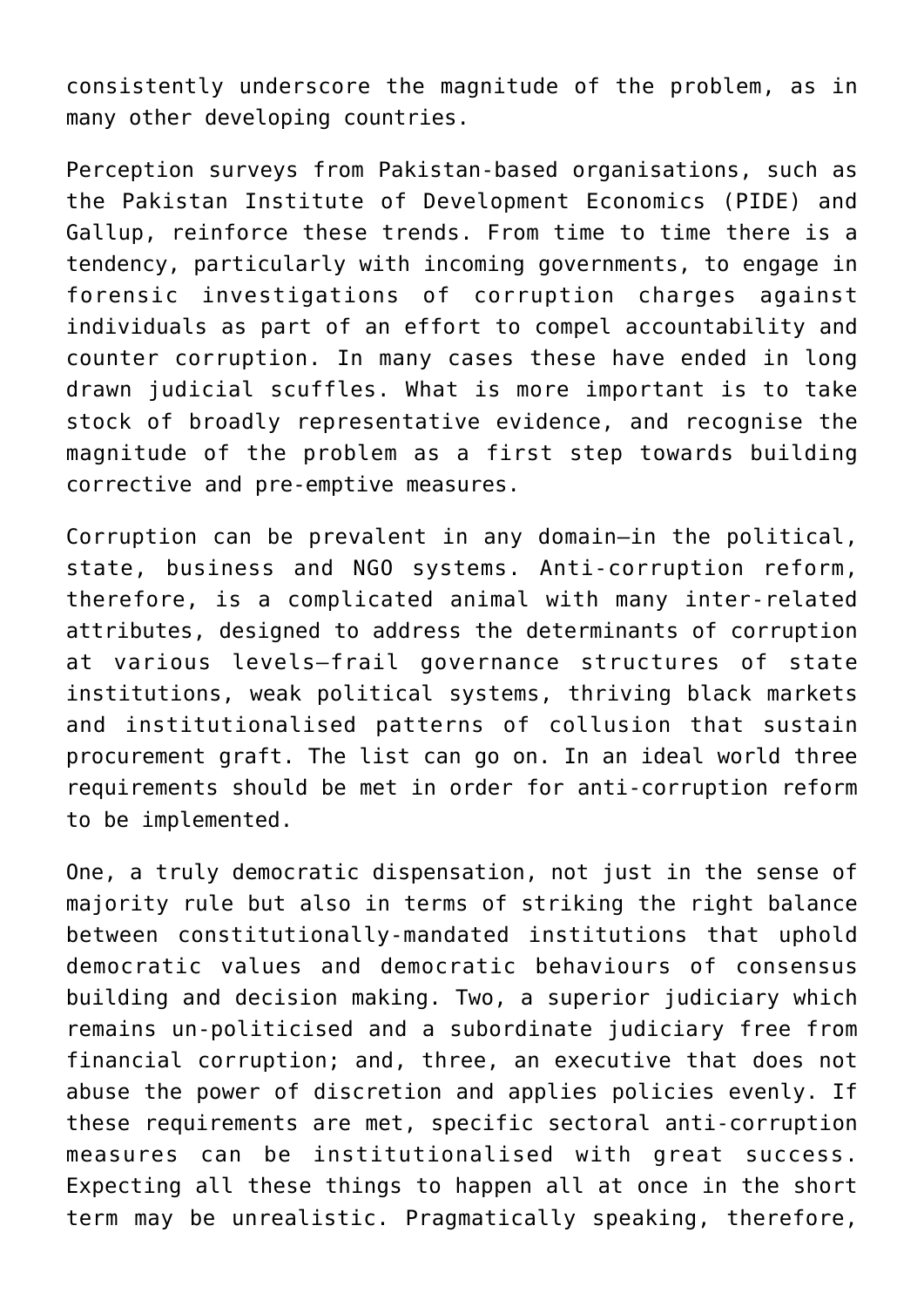the government should focus on a few high potential anticorruption measures on the premise that these would have a knock-on effect and catalyse action in the other areas, just as an open and relatively free media has had in recent years. The importance of six priority actions is being underscored in this regard.

First, Pakistan needs to fulfil its commitment as a signatory to the United Nations Convention Against Corruption (UNCAC) by revitalising the National Anti-Corruption Strategy which, despite its weakness, is a coherent framework and can be the basis of consensus-driven concrete plans of actions in terms of intra-agency sub-strategies. High-level political commitment is needed to revitalise this agenda and include its specific targets into the monitoring framework of ministries and government departments.

Secondly, there is the need for substantive changes in the legal anti-corruption and accountability frameworks. Currently, three draft proposals relating to the future of the National Accountability Bureau (NAB) are under consideration by the National Assembly's Standing Committee on Law and Justice. One of these, the Holders of Public Offices Bill, 2009, intends to repeal the National Accountability Ordinance (NAO) and replace the NAB with an Accountability Commission. The writer has raised a number of issues in relation to the proposed changes envisaged through the statute in these columns on Jan 27 and May 25, emphasising the need to ensure independence of institutional arrangements and conference of a status that is immune from exploitation through political interference.

There are also many other concerns relating to this legal framework, particularly with regard to preferential treatment and other issues emerging as a result of its implementation, specifically in relation to strengthening the mandate of the FIA while it remains, in its present shape, an institution with many weaknesses. A robust legal and institutional anti-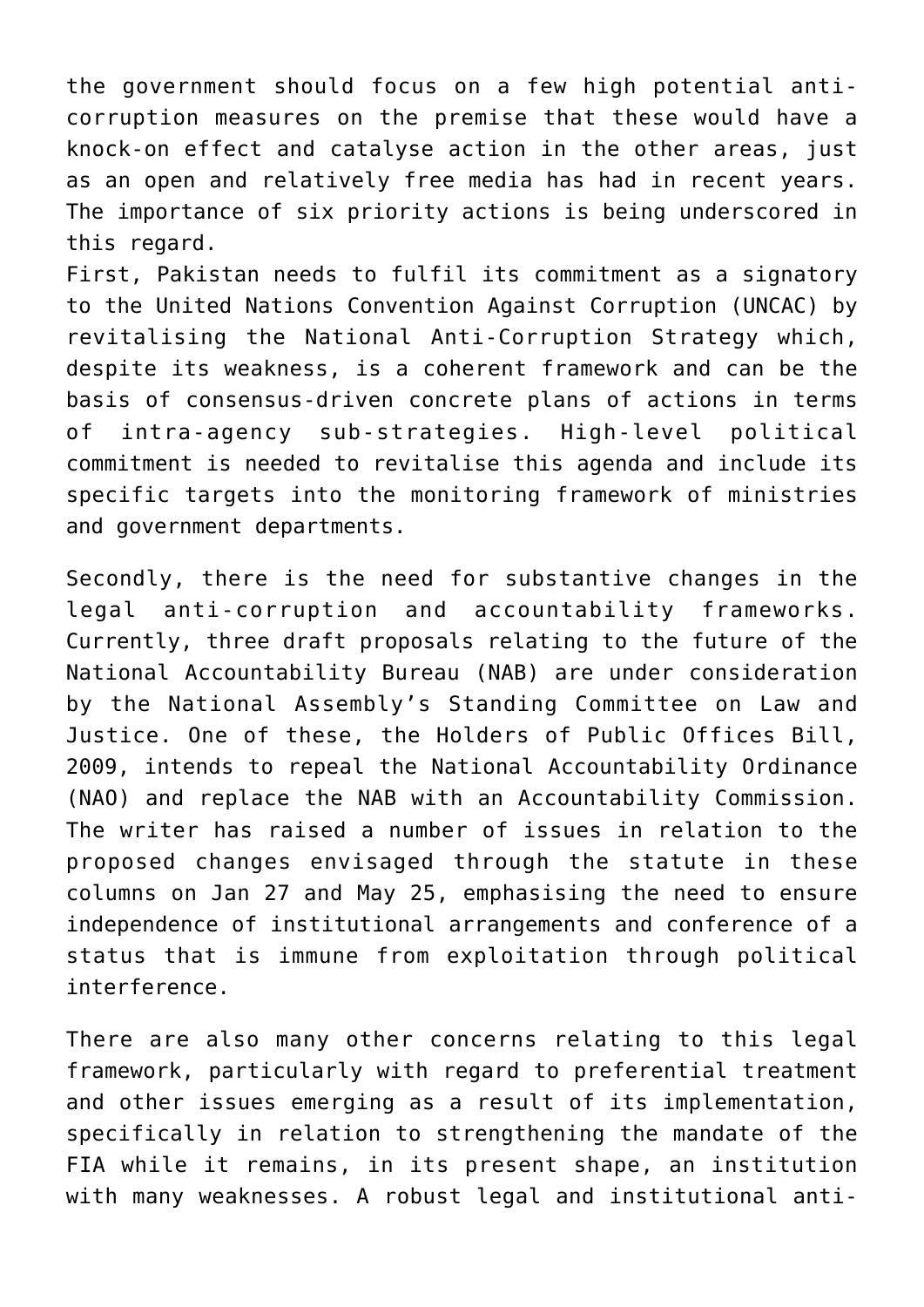corruption framework can bring great value to mainstreaming transparency in state functioning.

Thirdly, some key oversight institutions should be strengthened—in particular, the Public Accounts Committee and the AG's office. Recent improvements in the AG's office should be sustained and further built upon. The potential within the Public Accounts Committee can be harnessed with the leader of opposition in its chair, albeit with the right technical inputs and civil-society engagement. The Public Accounts Committees also exist within the framework of the local government system but have not been made to function as a tool for strengthening district oversight and accountability. Although their fate is dependant on the overall decision relating to the local government system, every effort should be made to retain and strengthen institutional frameworks that can compel accountability.

Fourthly, rather than the punitive, investigative and sanctions-oriented approach to dealing with corruption in the private sector, the focus should be on leveraging the potential within competitiveness to counter organised vested interests and ensure that businesses have a level playing field. Pakistan's Competition Commission should be incentivised to act as an active engine in order to build safeguards in the market environment.

In the fifth place, a twin agenda relevant to the executive branch of the state can help to achieve efficiency whilst at the same time act as a safeguard against collusion. Critical investments are needed in technological applications in the management and public expenditure tracking streams. Alongside, some initial steps must also be taken to promote integrity at the executive level; although civil service reforms is a longdrawn agenda and while the system eagerly awaits the muchneeded deeply rooted action in this area, improvements can be made by ensuring respect for merit and tenure security and improving accountability of decision making.